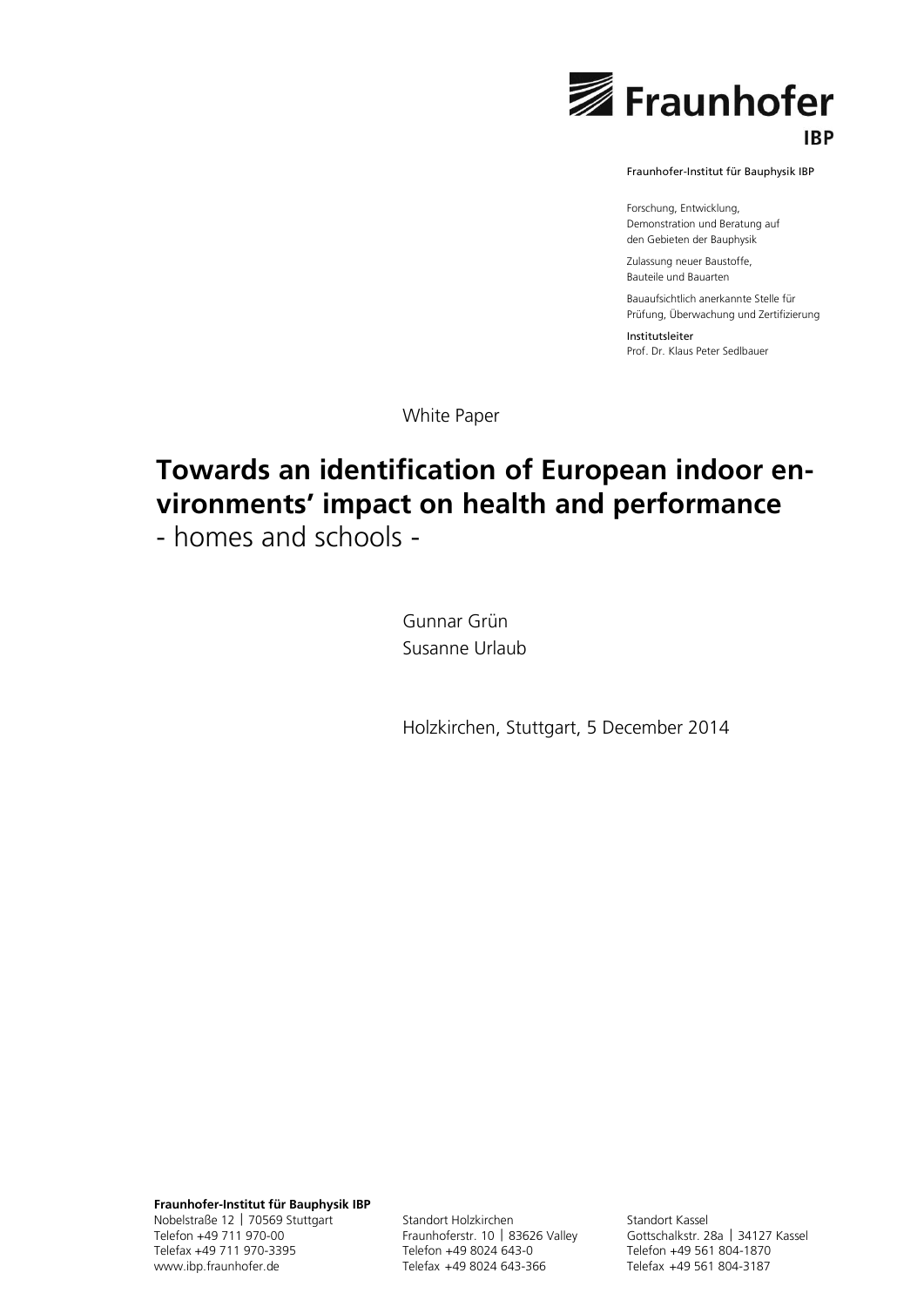## Introduction

Today most of us live indoors a large portion of our lives - as a good estimate it is around 90%, which we try to shape as comfortable as possible. Thus the indoor environment is a crucial factor for our future development towards a healthy society reaching from childhood to the oldest old.

As we try to shape our indoor environment as comfortable as possible we are using resources – mostly energy: for heating, ventilating, cooling, lighting. In the recent years against the background of climate change and energy savings the focus of research and building regulations has been laid primarily on energy efficiency. This has eclipsed the main purpose of indoor environments. A healthy environment contributes much to our societal development: the way we live, learn, work and relax; with all the consequent socio-economic effects on our education, health care and productive working life.

This paper pinpoints key findings from a large literature screening of research on the European indoor environments' impact on health and performance in homes and schools. The aim is to analyse the relations of indoor environmental effects in homes and schools to health and performance aspects. This serves as basis for a detailed study of the socio-economic impact of the indoor environment as the next step.

### Indoor climate in European homes and schools

With the variety of occupants and the many different types of dwellings also the indoor climate in European homes covers a wide range. One of the major problems in dwellings in Europe is the occurrence of dampness, which is likely to lead to mould growth and other associated structural damages. The share of population living in such dwellings differs quite between European countries, on average 15-16% of the population was affected in recent years [1]. Projected onto the total population statistics (January  $1<sup>st</sup>$ , 2012 [1]) of the European Union plus Iceland, Norway and Switzerland this affects an overall number of about 77,6 million people.

There is evidence that the occurrence of mould and dampness is associated with several respiratory or allergic health effects. Amongst others it promotes the development of asthma and upper respiratory tract symptoms. For example the overall risk for developing asthma is approximately twice as high as if no mould or dampness is detectable in a home [3].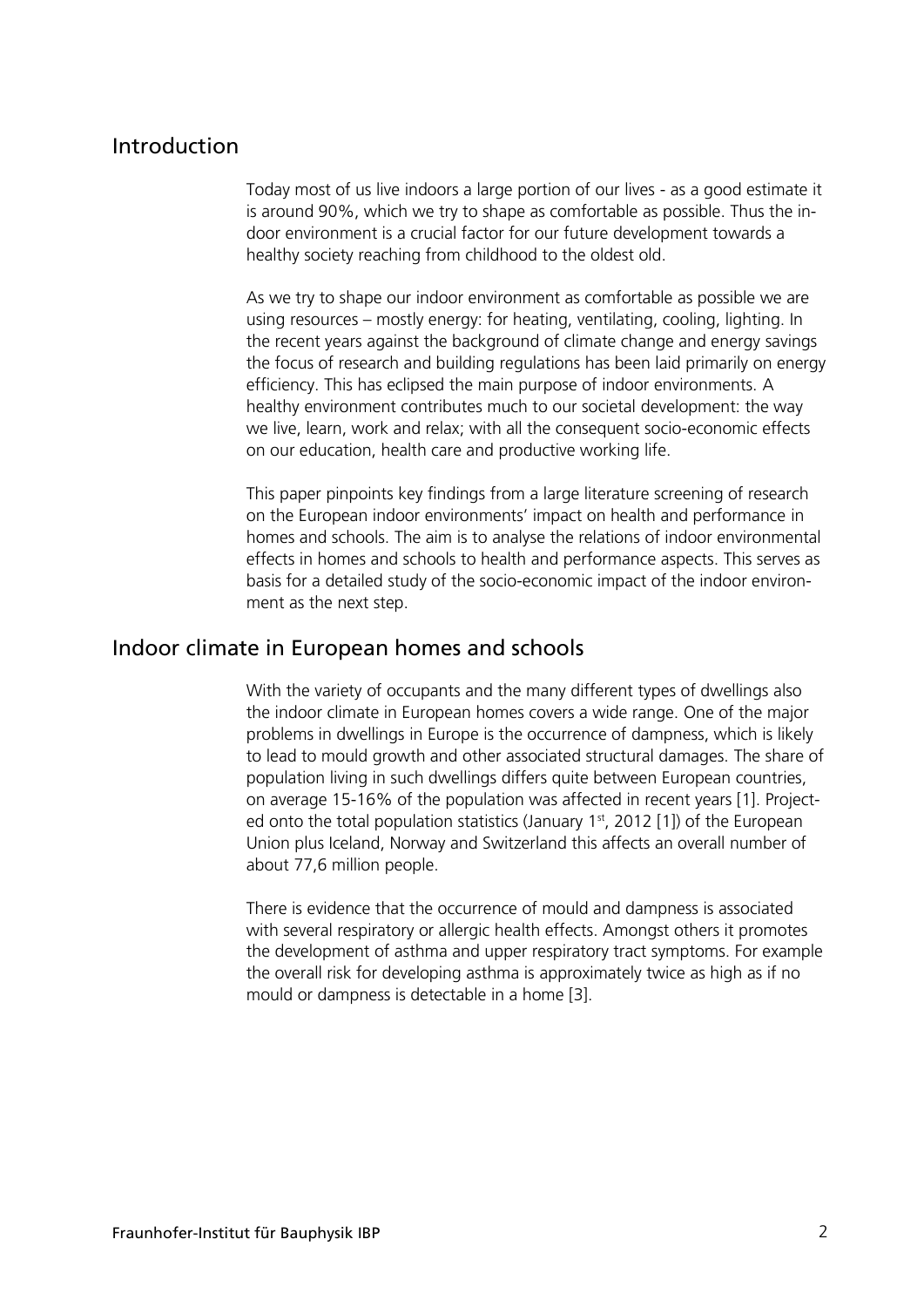





Figure 2: Total population (in millions) in European countries living in a dwelling with a leaking roof, damp walls, floors or foundation, or rot in window frames of floor – data of 2013, 2012 for Ireland, population statistics for January  $1<sup>st</sup>$  [1].

Closely related to the humidity inside homes, but also to the energy consumption required to maintain a comfortable and healthy indoor environment is the ventilation rate. Frequently used in National standards in European countries are values between 0.35 and 0.5 air changes per hour. The Nordic countries are reported to be below their target value in ca. 40-60% of the dwellings [4].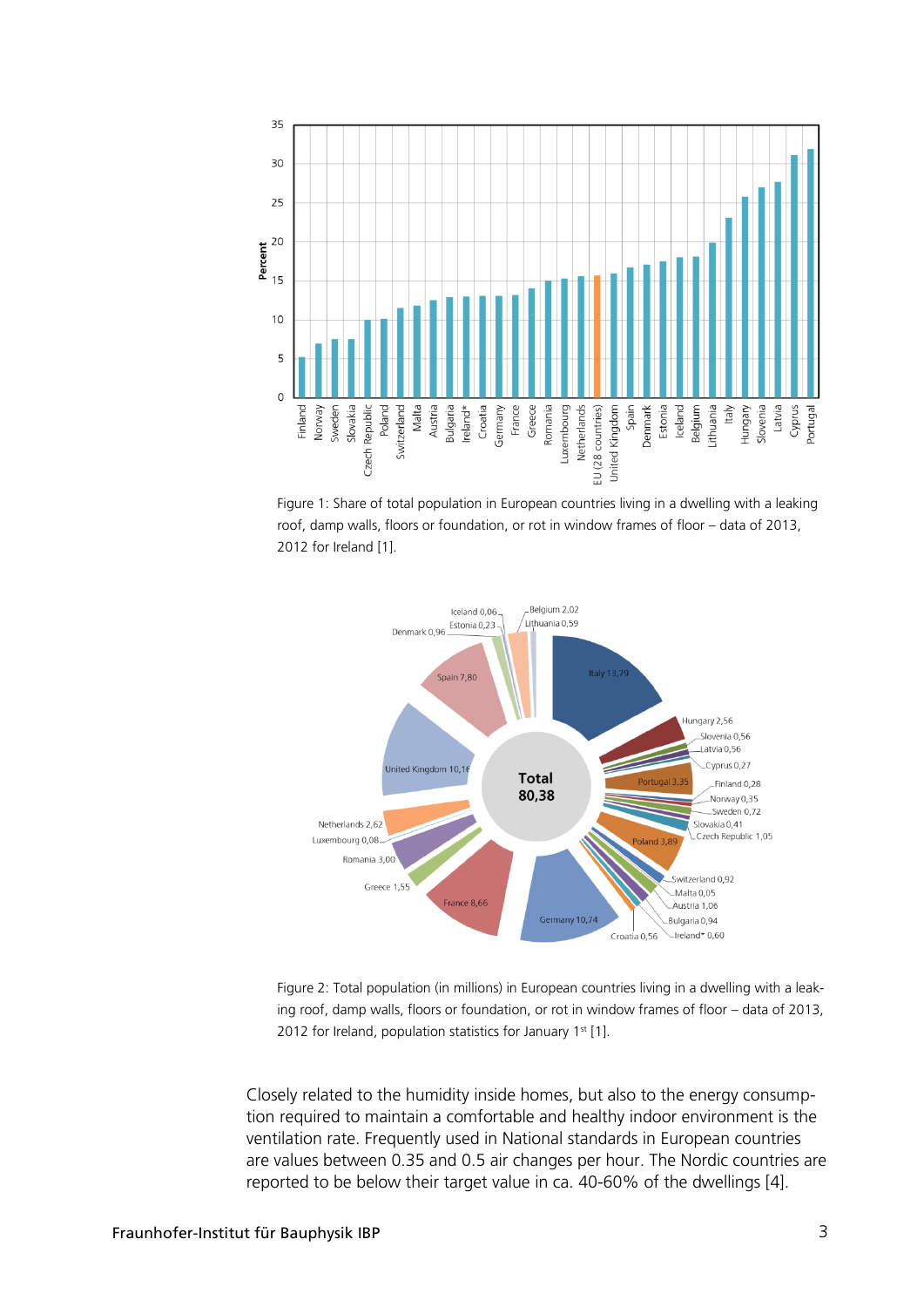Low ventilation rates in buildings are associated with an increased risk for respiratory infections, especially when mould is additionally detected inside the buildings. No explicit relation of the type of ventilation system (mechanical or natural ventilation) to maintaining or increasing the health status of occupants could be identified. The ventilation rate itself can have a significant effect on health symptoms, e.g. at low ventilation rates the risk for symptoms like wheezing and dry cough is approximately twice as high as with recommended ventilation rates [5]. Low ventilation rates are also associated with an approximate one and a half times higher risk for developing allergy symptoms [3].

The indoor environment in schools is typically dominated by poor ventilation rates, while 8 l/s per person is the recommended standard. Lower ventilation rates are reported frequently, e.g. the study in [6] found 87% of the investigated classrooms being below this standard. As classrooms are densely occupied spaces high CO2-levels can be reached quite quickly with insufficient ventilation – reported values are frequently higher than 2100 ppm and up to 4000 ppm, which are beyond typically recommended values of around 1500 ppm. Every increase of ventilation by 1 l/s per person leads to a considerable increase in perceived air quality and mental performance of pupils [6]. Beyond that [8] reports that performance increases of up to 14.8% are possible depending on task. Moreover, poor air quality is not only associated with reduced performance but also with an increasing absence rate [9]. Both consequences are adverse conditions for a good academic achievement of pupils.

Daylight has a fundamental influence on human physiology and behaviour. As it influences our hormone and vitamin balance and determines the circadian rhythm including our sleep/wake-cycles, it is recommended to experience sunlight for a dedicated time of the day [10]. Additionally, it is known that low levels of daylight illumination may have negative effects on mental health and it seems that higher levels of daylight could shorten the stay in hospitals due to its influence on healing [11].

A good sleep is known to be important for good health and a good next-day performance, so the indoor environment in bedrooms should not hinder restitution during sleep. Ambient room temperature is associated with the sleep quality of occupants. Increased room temperatures decrease the duration of slow wave sleep (important for physical restoring) by ca. 15% per a 5°C increase. Analogous the REM sleep phases (relevant for mental relaxation) are reduced and wakefulness increases [12]. The situation in cold environments shows similar effects.

High temperatures due to overheating during heat waves have been found to be associated with an increase in mortality and affect especially those at poor health. If the apparent temperature during a heat wave rises 5°C above a regional threshold it can be estimated that between 9% and 15% of natural mortality can be linked to these untypically high apparent temperatures [13]. Especially the incidence of respiratory diseases is linked to heat waves and people suffering of them have a higher risk of mortality.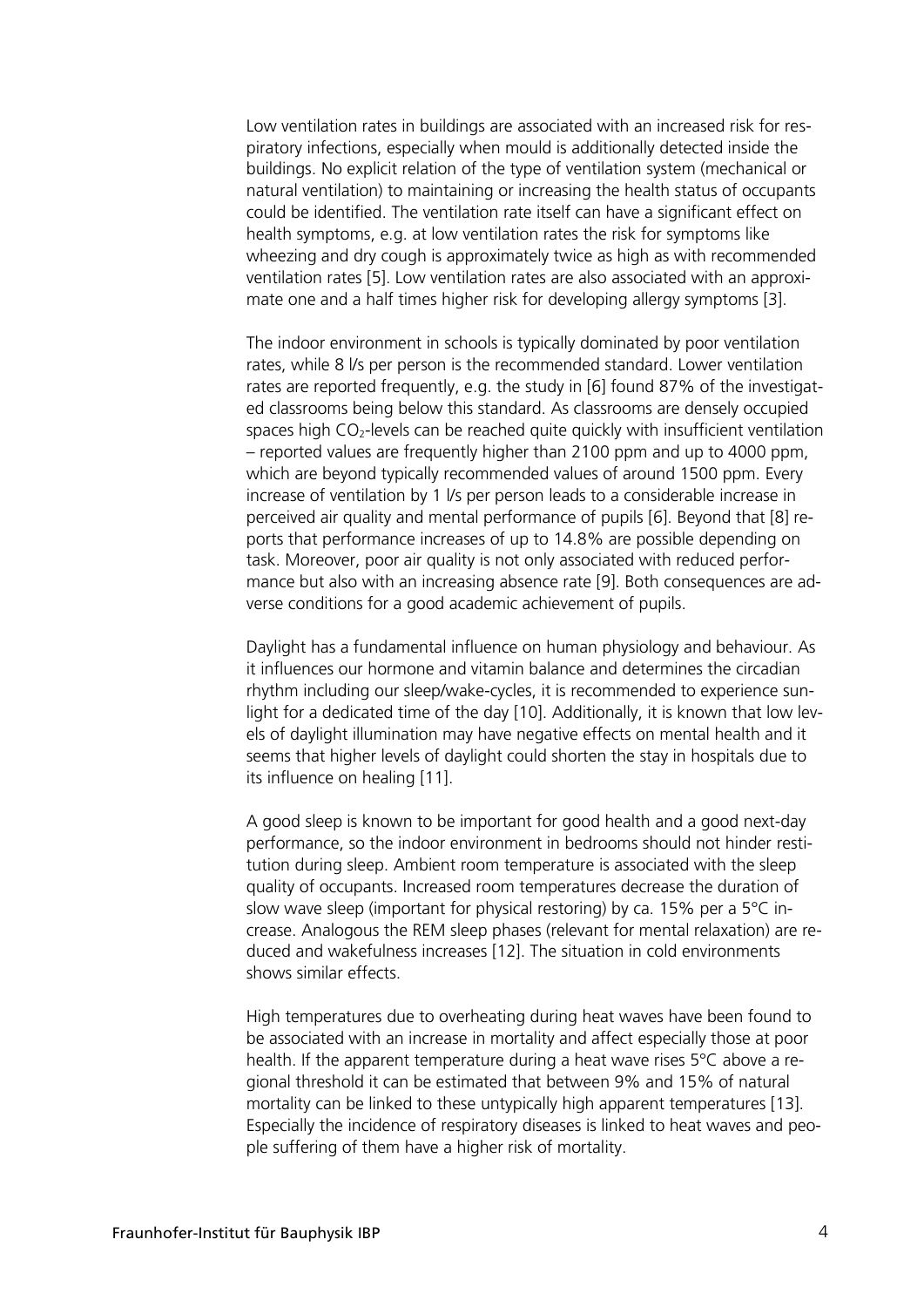# Conclusion

The results of this first screening of reviewed scientific literature show that the indoor environments in European homes and schools have a significant impact on public health and learning, and that the indoor environmental conditions of the current European housing building stock has substantial shortcomings. This calls for further action to improve the indoor climate where people live and learn, and it should also be reflected in National building codes.

# Methodology

The literature screening for this white paper used a search of scientific, technical and medical databases, specific peer-reviewed journals as well as independent scientific reviews. This screening lead to the following number of studies of which only those matching predefined quality criteria, such as statistical information, complete description of study design etc., were included (number given in brackets): mould and dampness: 438 (174), ventilation: 90 (55), daylight: 55 (8), sleep quality: 41 (26), overheating: 30( 23).